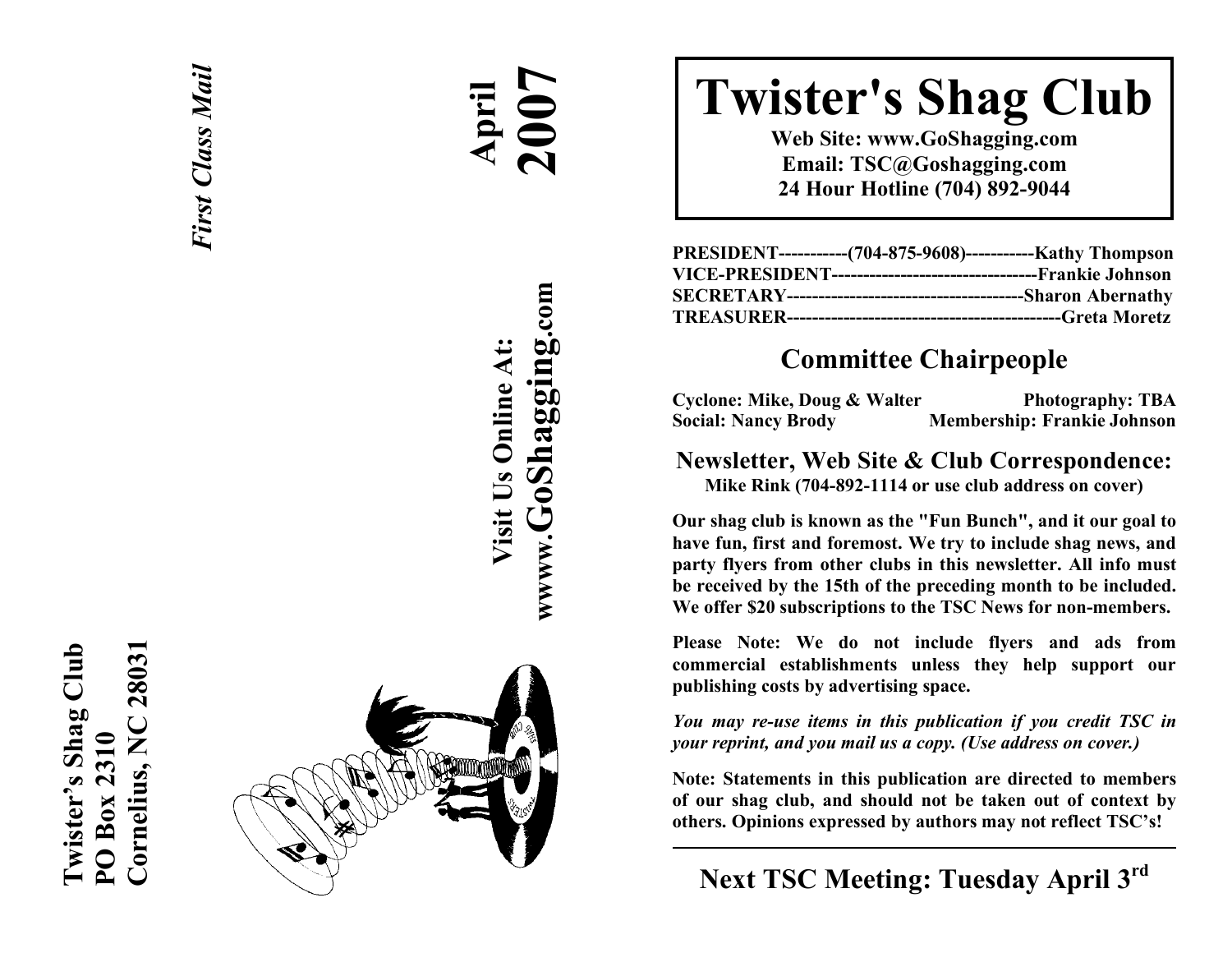## **The President's Message**

Hi Fun Bunch,

Twister's has started a new year with new officers and I truly believe the transition will be smooth due to Roger, Jeff, Dianne and Kay leaving our board with a well organized plan to follow. Our special thanks to Roger, Jeff, Dianne and Kay for doing such a super job in 2006.

Our first meeting of March started off with a bang. Before I tell you about our meeting, I am going to let you in on a little secret. When I was President years ago, before every meeting I would always worry that only a few members would show up for the meeting. But, I should have known we always have a great turnout. When I walked into last month's meeting and saw so many members it made me smile and feel good that there was so much support for our club. We had 74 members and a few guests! What a way to start off the New Year. I just want you to know your support is greatly appreciated by all the Board and other members.

Speaking of support, we had a lot of fun at the bowling alley. Well at least most of us did. My partner was my five-year-old grandson Mason. He has the energy of five more children. Everyone was so kind to him and cheered him on when he would knock the pins down. He also gave big cheers to others and told a few members how to bowl. Why or how he decided to tell others how to bowl, I can't imagine. Thanks to Brian for his patience and Rick for giving and taking advice from Mason.

Vickie and Frances were great cheerleaders, too, and contributed to the good times. I didn't realize Maggie was such a natural with children. Maggie helped a lot keeping Mason occupied. Thanks to all for your patience. Needless to say, Mason and I only stayed for one game. But it was like we had played many more.

On March 23rd we hosted a fantastic fundraiser for WSGE, 91.7 FM. The "half and half" raffle was \$809. One of our newest members, Teresa Flowers, won the \$405 and immediately donated it to WSGE. What a kind gesture. Thanks, Teresa.

The Havana Club was really excited and pleased with the turnout we had, too. We had about 175-180 people at the party.

Fundraisers are so important for any type of need. It is much easier for many to give a little when there is a good cause. This was a great event and we had a lot of support from a lot of people. Overall, we raised \$1800 for 91.7 FM. We understand that is how much they needed to have their broadcasting tower repaired. So, their signal should be good again in the very near future. Great!

Our SOS Kickoff party will be held on April  $13<sup>th</sup>$  at the Havana Social Club. Details are in this newsletter. Twister's members will make sure all our friends get warmed up and ready to go to SOS.

Why not wear your beach clothes to help us all get ready for long days of shagging and preparing ourselves to be able to enjoy our favorite drinks; ice tea, milk or orange juice. Ok! They may not be your favorite drinks, but I do know they are some of your favorite mixers. We should have all been doctors with the way we put so much importance in preparing ourselves for major changes our bodies will experience.

Speaking of SOS, Spring is here and what better way to start it off than shagging at the beach. SOS! If you are planning on being at SOS, please check this newsletter for details about the events we have during the week. Three parties planned, a golf outing, and participation in the parade. You don't want to miss anything. Who knows, by word of mouth there may be other parties to attend. Keep your eyes and ears opened.

For all our new members that haven't gone to a SOS or a Mid-Winter event, but are planning to go for the first time this Spring, please ask someone if you have any questions about SOS. Twister's Shag Club doesn't want you to miss out on anything.

You can also go back and read articles from Rees Brody, Peggy Cavin, Maggie Hosford, Charlie Binder or Gil Algiers in the February newsletter so you'll be ready to rock and roll. That many people writing about one event proves beach parties are great.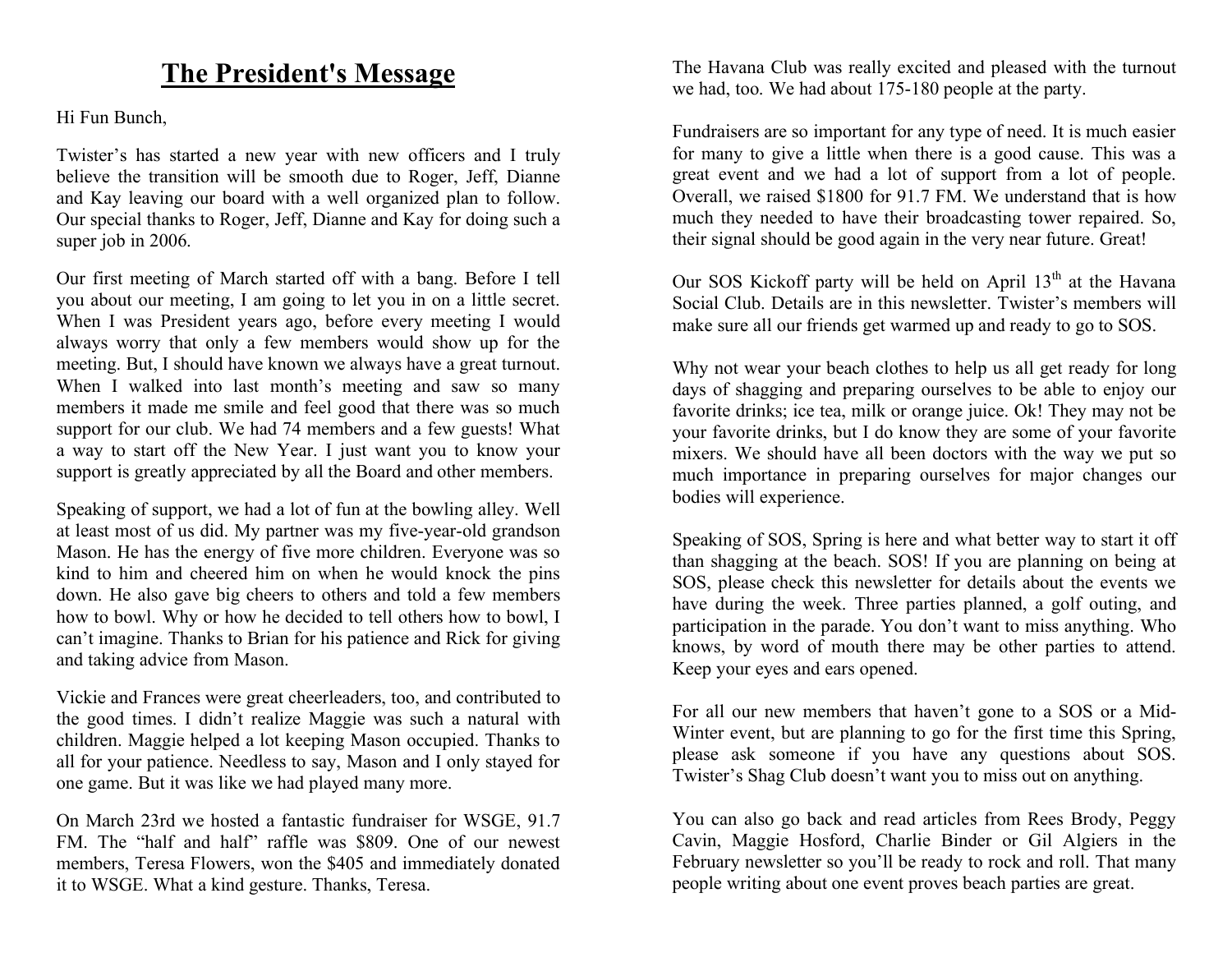For those of you that won't be able to make it to SOS be sure and check our website www.goshagging.com every day. Mike Rink keeps it informative and updated on a daily bases. Trust me, if you read his "SOS Diary" you will feel like you are there… and wish you were.

We had three great shag workshops last month with guest instructors, and we'll start a new set of Beginner I and Beginner II lessons on Tuesday, April 10. Spread the word. Dance lessons continue to draw very large crowds. Thanks to everyone who comes out and gives so much of their time. If you signed up to help with lessons, please plan to be there on the  $10^{th}$ .

I'm closing for now, Fun Bunch. We've got a workshop with Ellen Taylor, and a wine tasting this weekend. I know we'll all have fun and recaps of those events should be in the next newsletter. Let's all get together on our meeting night, April 3, and then come out on Friday nights at the Havana Club. We need your support to keep it a "happening place".

Keep dancing!

Kathy

## **Wine Tasting**

By Robin Nantz

Do you remember that old famous saying by Paul Masson, "We'll drink no wine before it's time"? Well, it's time!

Please come to our fun day planned on March 31st. The day will begin with Ellen Taylor's dance lessons, and then food and wine. We will be tasting several different wines from a local winery; Childress Wines. They have excellent wines. NASCAR racing legend Richard Childress is the owner of this winery. We will have a great selection of those wines to taste, whether you are into sweeter wines or the more traditional dry wines.

Come out and support a North Carolina Winery. I think you will really enjoy the tasting. Especially after you are on the 6th wine!

## **April Shag Club Meeting**

The April meeting will be at Fat Boys on Tuesday, April 3<sup>rd</sup>. Music will start around 7pm. The meeting will be at 8pm, and we'll have more music and dancing afterwards.

Remember, Fat Boys offers us a very special price on their buffet. There aren't many places where you can go eat all you want for \$5.99. So take advantage of this offer.

Just by enjoying some good food, you are helping support a facility that *supports us* by giving us a great place to have shag lessons.

Finally, Dianne Harrington was the lucky winner of last month's TSC Treasure Chest Drawing. She won \$74 just for being at the meeting. You can be the winner this month if your name is drawn.

## **Membership Information**

Jim Dalton, Sharon Dalton, Cliff Hammond, Mary Anne Hammond, Buzz Holshouser, Jackie Holshouser, and Al Waters have submitted applications to join TSC. Each will need to be at our April meeting to be voted on. Come out and meet these folks!

## **Havana's Upcoming DJ Schedule**

March 30: Ed Timberlake (Dance showcase until 9:30pm) *March 31: Clyde Waller*

April 6: Joanne Johnson April 13: SOS Kickoff Party - DJ Farrell Watts April 20: Roger Holcomb

#### *April 27: NO SHAG DJ DUE TO SOS*

**Are you getting a weekly email message, and at least one phone message from TSC each month? If not, please let Mike Rink or Walter Smith know immediately. Thanks!**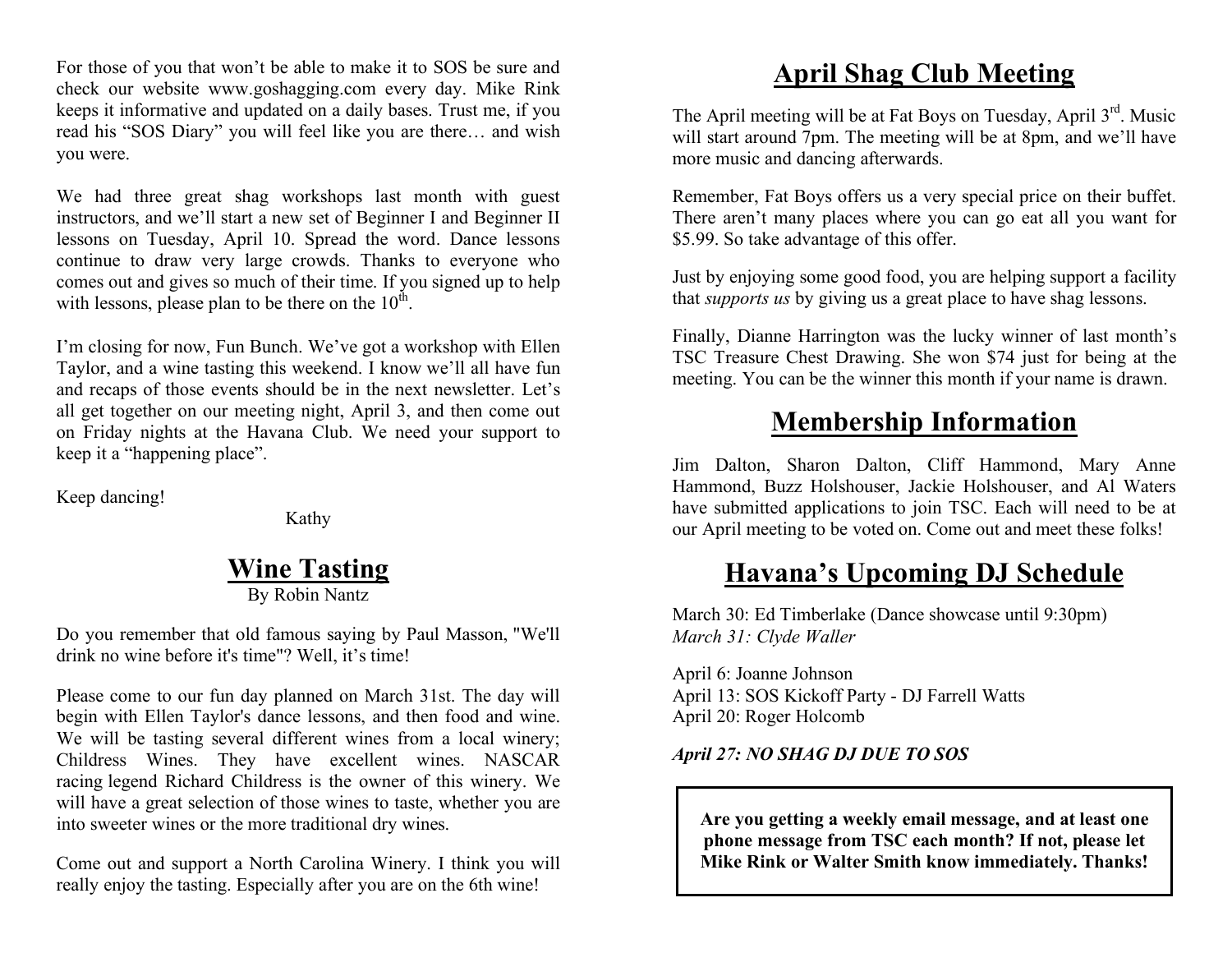## **March Madness**

By Frankie Johnson

No, I'm not talking about the basketball madness of March. This is about the *shag* madness of March; parties, parties, and parties!

Each year, on the first weekend of March, the Association of Beach and Shag Club DJ's hosts a three day party at Duck's in Ocean Drive. This is one of the annual parties Dennis and I try to attend. Bands play on Thursday night, but we don't usually arrive until Friday afternoon. During this party, DJ's play in pairs for a couple of hours. Then two new DJ's play for a couple of hours.

This year was the 16th Annual DJ Throwdown. After hauling in all the clothes to our condo, we went to hear Eddie Teeter play in Ducks II. Eddie did his usual great job! The music was good all weekend and we met up with several friends we had not seen in a while. Good music, good friends, a scotch and soda (mine) or Sea Breeze (Dennis), plenty of people to dance with… what more do you need? If you have never been to this party, I would recommend you add it to your list. To learn more about the DJ Association, log on to www.abscdj.com.

Another event we always try to make is the Augusta Classic sponsored by the CSRA Shag Club. We have been attending this party for about seven years. It is held in the Julian Smith Casino. No, they don't gamble. The casino is a large building on a small lake, large windows overlooking the lake and a wooden floor. The party is always around St. Patrick's Day. We have made many friends in the CSRA Shag Club and we always have a good time at this party.

If you don't know by now, the Shag is not only a dance. It is a culture! And part of the culture is meeting great people.

The National Shag Dance Competition is always at Myrtle Beach in March. This year the N.S.D.C. celebrated it's 24th year. Dancers compete in several divisions. To learn more about N.S.D.C. log on to www.shagnationals.com.

Some of the 2007 winners may be familiar to you. If you attended the TSC second "guest shag class" last December, you probably remember Holly and Jason Cagle. Well, they won first place in their division. Several other winners have conducted workshops at our Fall Cyclone. Congratulations to *all* of the 2007 winners.

As I write this it is only mid-March. Twister's Shag Club has two big events yet to come. It is a busy month!

## **Get Your 2007 SOS Cards**

The 2007 SOS cards are still available. TSC members (only) can get one from our Club for only \$25. (They will cost \$35 at the beach, or through SOS.) You can also buy one for your non-TSC member friends for \$30. Ask us if you need more information about SOS, the SOS membership card or other benefits of getting yours through our shag club. If you are going to SOS this month, you will have to have a card. Get yours from us before you go!

**This Month's Birthdays**

| Marcia Felts         | 04/08 | Rees Brody     | 04/18 |
|----------------------|-------|----------------|-------|
| Bob Rea              | 04/09 | Allen Brown    | 04/19 |
| Sue Davidson         | 04/10 | Deborah Weise  | 04/19 |
| Sabra Heagle         | 04/10 | Rick Thompson  | 04/26 |
| Ross Eason           | 04/11 | Peggy Fournier | 04/30 |
| <b>Sharon McGraw</b> | 04/17 |                |       |

## **Next Month's Birthdays**

| Sandra Williams       | 05/01 |
|-----------------------|-------|
| <b>Sherry Eason</b>   | 05/04 |
| Robin Tadlock         | 05/04 |
| Kathy Cavin           | 05/05 |
| Cindy Rea             | 05/06 |
| <b>Betsy Chapman</b>  | 05/14 |
| <b>Jeff Firestone</b> | 05/15 |
| Ellen Kidda           | 05/16 |
|                       |       |

| Sandra Williams      | 05/01 | <b>Charles Munday</b> | 05/20 |
|----------------------|-------|-----------------------|-------|
| <b>Sherry Eason</b>  | 05/04 | Roger Lemmond         | 05/21 |
| Robin Tadlock        | 05/04 | Frances Smith         | 05/21 |
| Kathy Cavin          | 05/05 | <b>Bill Blanton</b>   | 05/27 |
| Cindy Rea            | 05/06 | Sharon Abernethy      | 05/28 |
| <b>Betsy Chapman</b> | 05/14 | Mary Anne Hammond     | 05/31 |
| Jeff Firestone       | 05/15 | Jim Horton            | 05/31 |
| Ellen Kidda          | 05/16 |                       |       |
|                      |       |                       |       |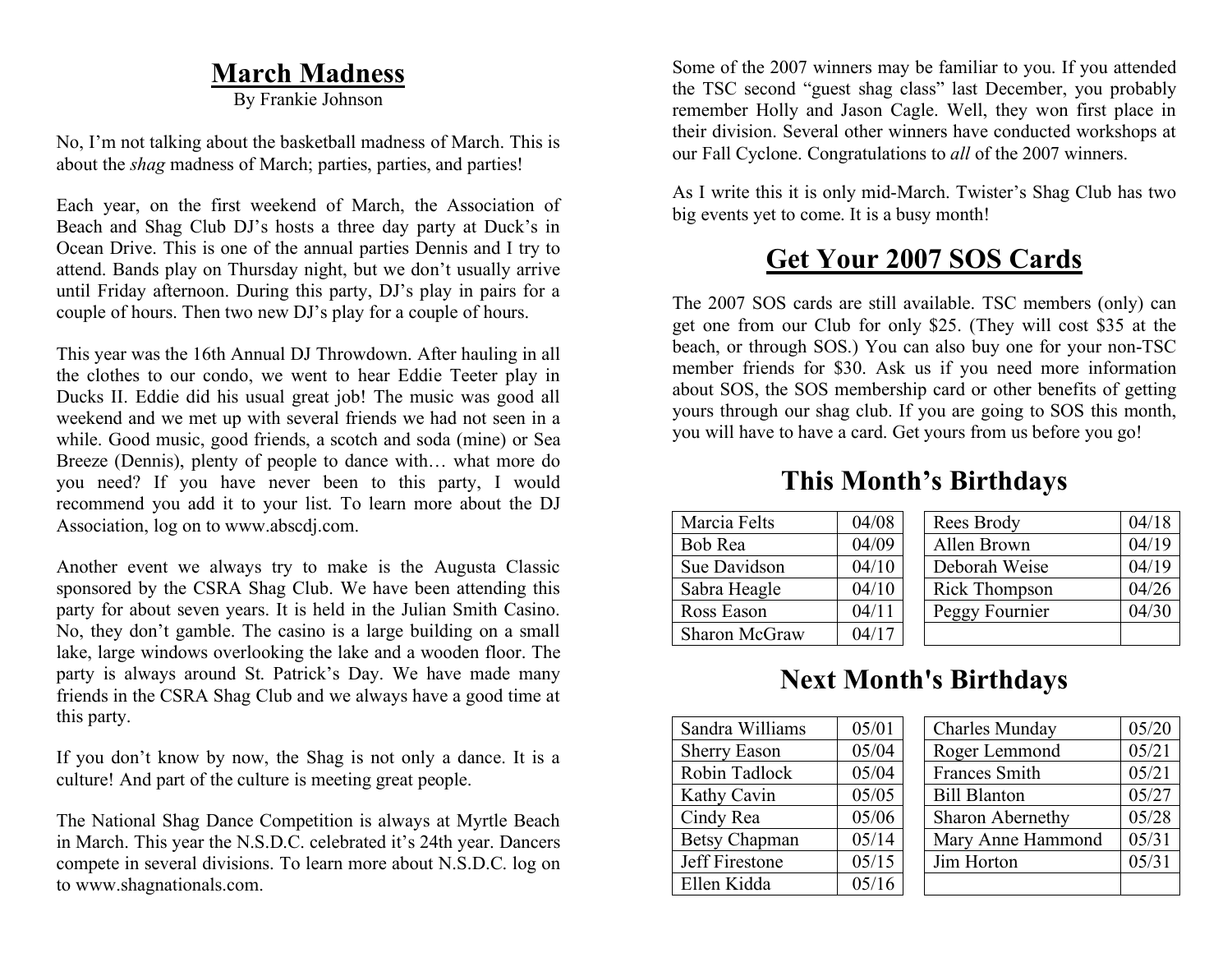## **Activities At SOS Hosted By TSC**

We've got a lot going on at SOS, and here is an overview. We'll talk more about these things at our meeting. Be sure to ask if you have additional questions. We want all our members to participate.

## *Everything we are doing starts at 11am or 5pm.*

**First Saturday at 5pm, Back Deck of Fat Harolds:** Our first Tea Party of the week. Free food for our participants. This event is free for members, and only \$10 for guests. Be there for the fun!

**Wednesday at 5pm, Ducks Too:** Shooter, wine and beer party. Again, this event is free for members, and only \$10 for guests. TSC's Mike Rink and Eddie Teeter will be in the DJ booth, too.

**Thursday at 11am, Cypress Bay in Little River.** Captain's Choice golf outing for men, women, members and guests. \$29. If you already know you plan to play, please let Jim Hutson know so he can reserve enough tee times. He can be reached at 828-461- 0199 or704-902-8435. If you find out later you can come, join us!

**Second Saturday, 11am near the Eddie Miles Theatre and Kroger on Main Street, up near Hwy 17.** Join all your TSC friends for the big SOS Parade. We've got a great entry, and we've invited some friends to join us. We'll have sandwiches for your lunch, and plenty of soft drinks, too. Don't miss the fun.

**Second Saturday, 5pm at the O.D. Beach Club.** Our second Tea Party of the week. Lots of great, free food included. This event is free for members, and only \$10 for guests. Be there for the fun!

See www.goshagging.com for a list of DJ's playing at the lounges that provide info that we can gather in advance.

Please try to wear a TSC or Fall Cyclone shirt, hat, button or other item to show you are part of "The Fun Bunch" and thank the staff at these locations for supporting our club. They do a lot for us when we visit them and host our parties at their locations.

**Twister's Shag Club Invites You To A**

# SOS Kickoff Party

**Friday, April 13th from 8pm-1am At The Havana Social Club In Cornelius**

# DJ: Farrell Watts

**Only \$5 per person.**

**Snacks and hors d'oeuvres and other food will be provided.**

**Whether or not you are going to SOS, join your friends for some fun!**

## HAVANA SOCIAL CLUB IS A SMOKE-FREE FACILITY WITH A HUGE HARDWOOD DANCE FLOOR AND PLENTY OF SEATING.

Visit www.goshagging.com or call 704-892-1114 if you have any questions. Havana is located at 17105 Kenton Place in Cornelius.

**Remember, For All The Best Shagging Information On The Web, Visit www.GoShagging.com**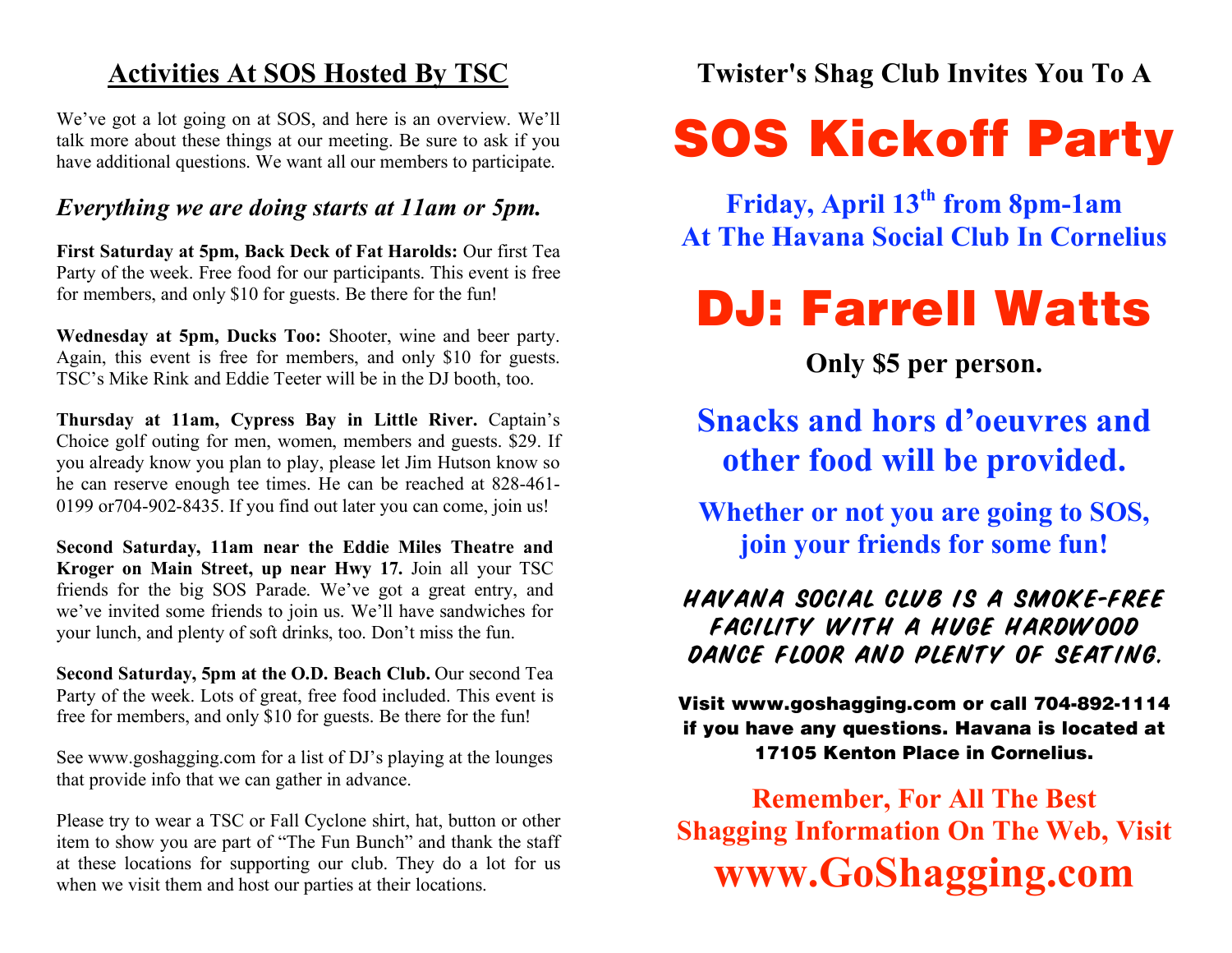## **National Shag Dance Championship**

By Shag Fans Sharon and Edward Carter

Since 1984, people have been competing to be the "best of the best" at shag dancing, so they partake in this competition held at Myrtle Beach. With our joy and fascination of the dance, we joined the hundreds of spectators that flocked from all over the East Coast to experience "The Nationals". The participants earned their spot in the Nationals by winning or placing in "the preliminaries" earlier in the year, also held at the same location.

We arrived at the beach with great excitement to see what the event is all about. We had met several couples who we knew would be participating. Astonishing dancers who ranged from age 5 to 78 participated in the competition. There were several divisions that competed from Junior I, Junior II, to Non-Professional, Professional, Seniors and Masters. There were scholarship awards and prizes to be won. What an honor it was to see the generations of people who have embraced this dance style that is fun-filled and has spanned throughout decades.

So we settled in to our spot, which was hard to get. You had to get there early if you wanted a really good spot! We prepared to be entertained. And I must say "entertained" is an understatement for what we got to see and experience. The highlights of the competition included a kindergarten pair who wooed us with their skills and smiles. Little man's (or so we called him) belly roll was just too darn cute! It literally made me cry with joy to see them perform. How precious they looked! Our next enjoyment was the Junior II division. Our favorite couple was Brennar and Autumn who won "Junior Over-all" and the title in their division. WOW, is all we had to say as they did everything perfectly, very fast with finesse and style. Their lean, pivots and duck walk were impeccable. Brennar said he'd been dancing since he was eight, and now he's in high school. He'll definitely make Pro one day.

The Master's division was wonderful as well. As Hall of Fame recipients and some at 78 years old, the couples exemplified grace and style that was unmatchable.

A dear gentleman told us it wasn't a good idea to have knee surgery four weeks prior to the competition. We told him we wished we could dance that well with our good knees!

The music was tremendous as well. We enjoyed tracks that are timepieces of life and fun from the "good ole days."

Another major highlight was seeing Sam West and Jessica McAlhany perform. They won "Best Over-all" and the Pro division title. We spoke with Sam afterwards.

I told him it's like he's dancing on air. Edward told Sam that he had dubbed him the Dale Earnhart and Richard Petty of Shag dancing. He's an intimidator and he's the king of shag dancing. Sam loved it and gave him a big high five.

So, now we're back to basics and will keep enjoying a dance and culture we've learned to love. Best wishes to all the dancers, and God's Blessings as you prepare for other competitions.

**Great Dance Lessons**

Jennifer Finney

Starting in January, every Tuesday night my husband and I retook Beginner II dance lessons. Frankie and Dennis Johnson were the teachers and they were great!

We focused on the pivot turn, the belly roll, the boogie walk, and several mirror steps. Because of the difficulty with most of these moves, we had to take this class twice. I think we finally have most of the dance steps down pat. Frankie and Dennis are so good about going step by step and explaining each move. They let the students concentrate on whatever was the hardest for them at the last lesson, along with teaching one more hard mirror step.

John and I practiced some of what we have learned in our basement the other night and are starting to feel like real shaggers. We are loving it. We can't wait to go to the Havana Social Club again and to SOS for the first time to dance!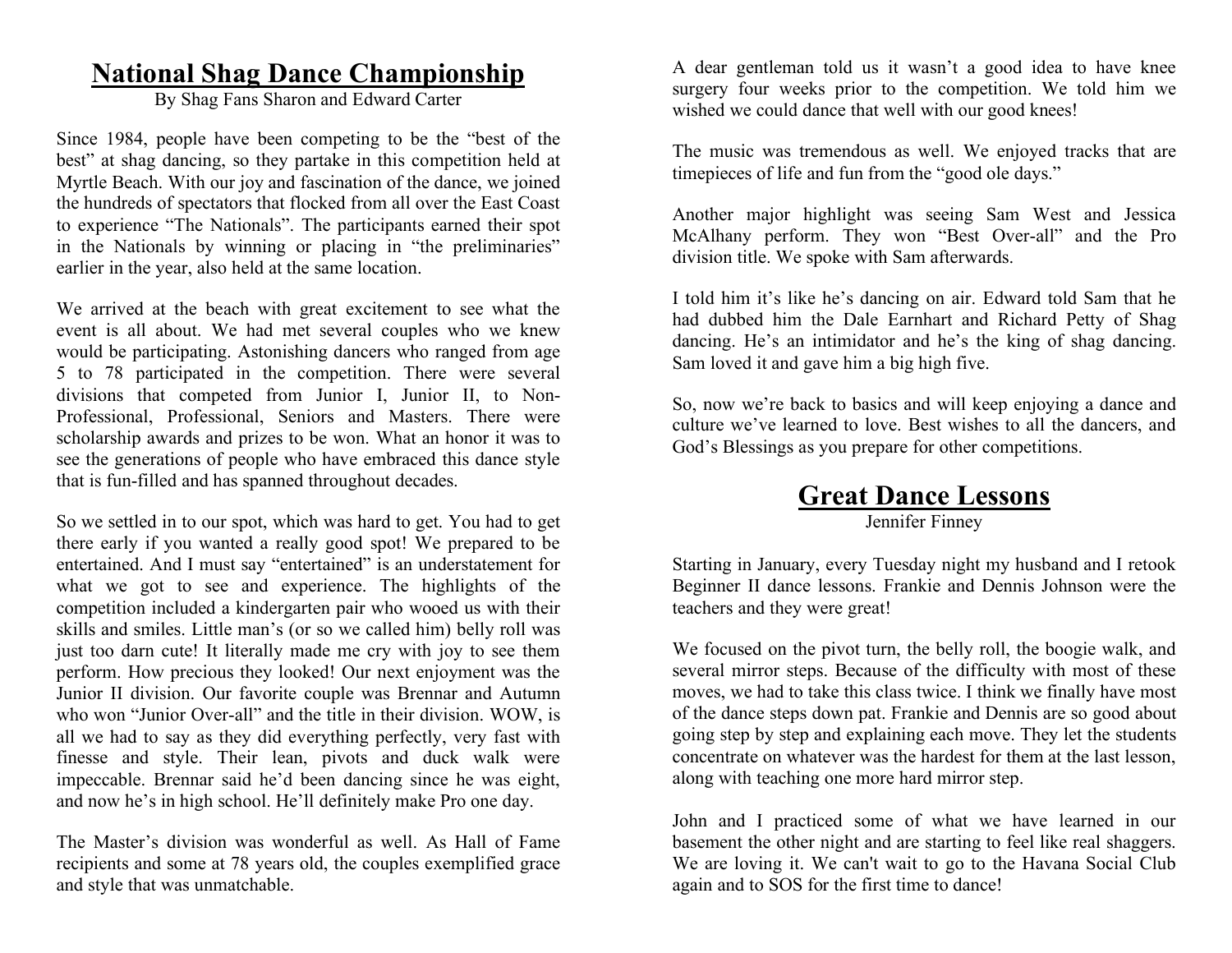## **A Dedicated Shagger**

By Peggy Cavin

I attended the Roanoke Valley Shag Club's monthly meeting and party on St. Patrick's Day. I had been to Roanoke several times, and as usual, I had a great time.

As I traveled north, the temperature dropped from around 50 degrees to 35 degrees. Near Roanoke, there were some snow flurries, too. It was bitter cold, or so I thought, since temperatures had reached 80 degrees at home earlier in the week. The last time I was in Roanoke they had gotten a few inches of ice and snow, so I figured I was in for it. But, the snow quit as the sun went down.

Despite the flurries and very cold temperatures, there was a good group of shaggers that came out that evening. The food consisted of an array of green dishes (green cookies, dips, chips etc.) that the members provided. Thanks to the Presidents' wife, there were green shooters, too.

During the party, a couple of members came around selling half and half tickets. That's how I met Shirley. She said she had been with the club since 1989 but had never sold raffle tickets. I could tell as she stood in front of me struggling to tear apart 40 tickets to place in her bag. I could also tell she was getting frustrated.

I told her that there was a knack to tearing tickets. Just ask Kathy Cavin, Glenda James and Vickie Allen who do such a great job with our own raffle at the Cyclone. After I showed Shirley how to bend the tickets before you begin tearing, I volunteered to go around with her and help tear tickets while she sold them. That was fun because I got to meet more of their club's members.

The most interesting part of the night was when I was dancing with a newer member of their club and got into an interesting conversation with him about the Cyclone. He mentioned that one of his best friends had talked him into attending the Cyclone by telling him it was "better than SOS, not as crowded, and included all the food and beverages you can handle all weekend."

He said that his friend had been coming for five years, and that he kept telling him that the Cyclone was one party he would not miss, no matter what happened. So, last year, he agreed to come.

He continued telling me the story of how his friends' Dad had actually passed away on Cyclone weekend and that relatives called him to get him to come home. This friends' comment to his family was, "Put dad on ice, I'll be home Sunday. I'm not leaving the Cyclone!" Well, I thought he was kidding. But he assured me it was the truth, the whole truth and nothing but the truth! That is what I call a "dedicated" shagger.

Roanoke Valley Shag Club always has a great time no matter if they have 50, 75 or 100 in attendance and this event was no exception. They party hard, and they are truly a dancing group of people. The dance floor at the Thunderbird Club was always full, up until we closed it down at the end of the night.

Thanks, Roanoke Valley Shag Club. I had a great time!



http://www.greatercarolinagroup.com/assoc/dorancegreer.html

**Professional Specialties Include: Estate Planning, IRA, 401k, 403b, SEP rollover, LTC, Financial Planning\*, Debt Consolidation, Life and Disability Insurance, Long Term Care and Medicare Supplement, Indemnity/Critical Illness, Group & Individual Health, Life, Accident and Health, Medicare Supplement and LTC licenses as well as NASD Series 7 and 66 registrations and as an Investment Advisor Representative.**

\*Securities & Investment Advisory services offered through Securian Financial Services, Inc., Securities Dealer, Member NASD/SIPC Greater Carolina Group is independently owned /operated. TR# 1141-2006-20361. 12/19/2006

**We do first opinions as well!**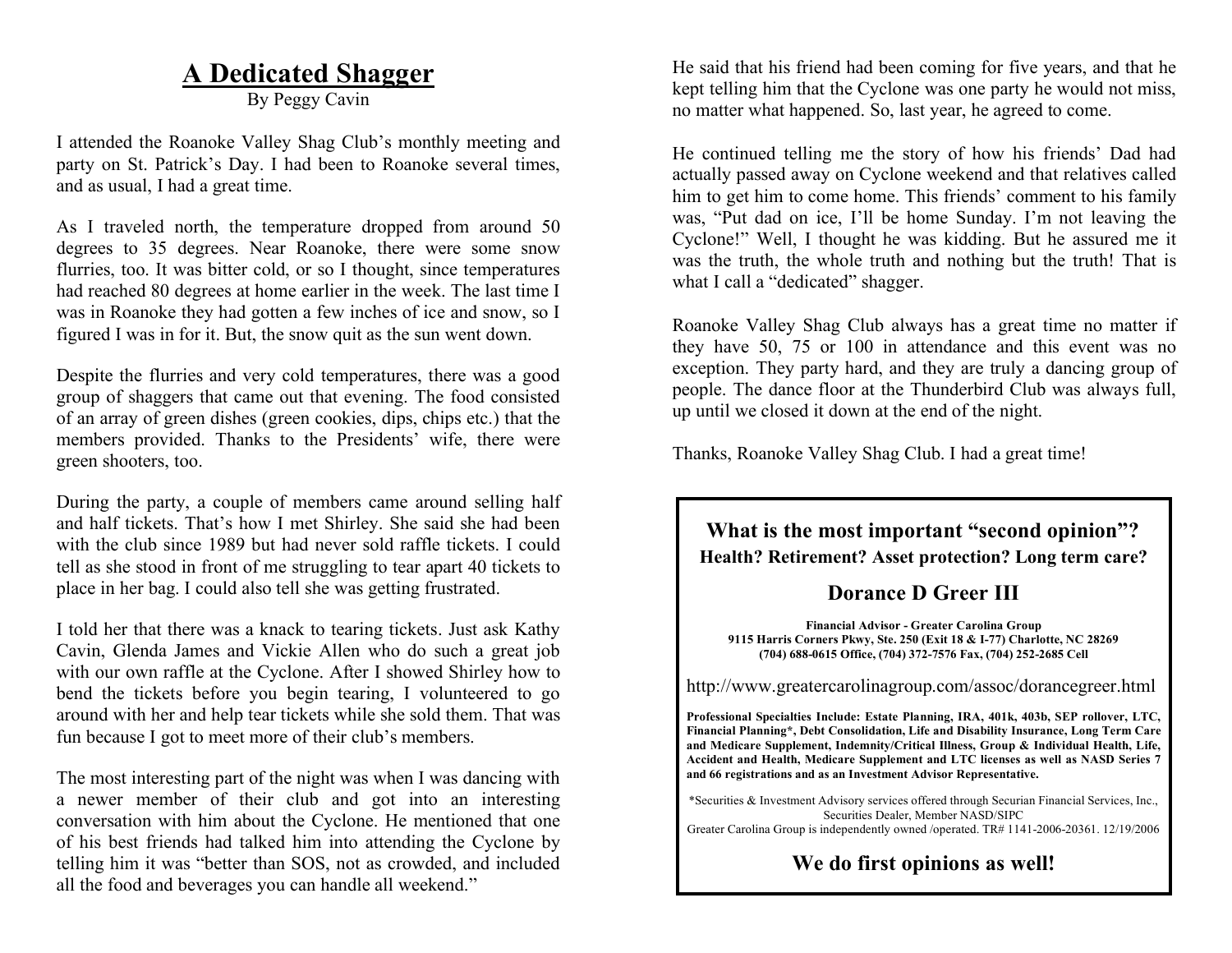## **What's Happening In The Shag World**

#### **GoShagging.com Has More Items And Details!**

*Note: Party flyers & club mail can be viewed at our monthly meeting.*

#### **April 3: TSC Monthly meeting and dance at Fat Boys.**

April 5-8: Smoky Mountain Boogie in Pigeon Forge. \$65. DJ's Larry Calhoun, Rich Kopels, Ed Timberlake, Chris Aiken. 865- 291-7941, metaltiger@comcast.net, smokymountainshaggers.com

April 12: Spring Pre-SOS Party hosted by Charlotte Shag Club. 704-510-1743 or patti.miller@cms.k12.nc.us for info.

#### **April 13: SOS Kickoff Party at the Havana Social Club. \$5. DJ Farrell Watts. Lots of free food. All your friends will be there.**

April 14: Annual "I'd Rather Shag than Pay Taxes" Dance hosted by Danville Shag Club. \$10. DJ Mike Rink. Always a successful event. BYOB, but Set-up's and heavy hors' doeuvres provided. 434-548-4095 or jerrick@dancom.com for more info.

April 14: Spring Fever Stomp by Brushy Mountain Shag Club. \$6. DJ Roy Childress. 336-921-4205 or roosta\_nc@charter.net.

April 14: Pre SOS Party hosted by Gaston Shaggers. \$6. DJ Ed Timberlake. 704-827-1770 or patsyfuller@carolina.rr.com for info.

#### **April 21-29: SOS Spring Safari at North Myrtle Beach.**

May 4, 5: Legends of R&B at Loafers. \$25. Jimmy McCracklin, the Dynaflows, etc. 919-872-5335 or loafers@bellsouth.net

May 18-20: Mountain Boogiewalk hosted by Beckley Area Shag Club. \$45. DJ's Ed Timberlake & John Smith. Call 888-259-8545 for rooms. Info: shagbasc@earthlink.net or Karen at 800-294-0855

#### *May 19: TSC Golf Outing And Cookout. Details next month.*

May 19: Area Shag Club Appreciation Party in Gastonia. \$6. DJ Frank Price. 704-827-1770 or patsyfuller@carolina.rr.com for info.

May 25-27: Benefit in Southern Pines hosted by MASS. \$30. DJs Robbie Farrell, Rickey Price, John Hook. Rick Godfrey Band. Fabulous Kays. 919-692-9889 or garyshome@earthlink.net

May 31, June 1-3: Southern Comfort X in Columbia, SC. Hosted by Palmetto Shag Club. More information to be announced.

June 2: Charity Golf Tournament hosted by Charlotte Shag Club. \$70 Golf and Food, \$10 food only. All profits will go to Victory Junction. 980-343-5796 or patti.miller@cms.k23.nc.us for info.

June 3: Beach Music Festival hosted by Richmond Shag Club. \$20-\$35. Band Of Oz, Ron Moody And The Centaurs, The Craig Woolard Band, and the Mighty Tams. EagleZEyeS@netscape.net www.RichmondBeachMusicFestival.com, 804-285-2828 ext. 3500

June 8-10: Sand Gnat Shag-A-Ganza in Jekyll Island by Golden Isles Club. \$50-\$60. Paul Spalding, Jim Bowers, Murl Augustine & Betty Brown. 912-267-9077 orshagdancers@bellsouth.net.

June 9: New Beginnings Party in hosted by Gaston Shaggers. \$6. DJ Eddie Teeter. 704-827-1770 or patsyfuller@carolina.rr.com.

June 9: Burlington Shag Club's Meet the Area Clubs party. \$5. DJs Jim Waye and Ron Russ. 919-563-9269 or jswest@mebtel.net

June 9: Monthly party hosted by Brushy Mountain Shag Club. \$5. DJ Terry Helms. 336-921-4205 or roosta\_nc@charter.net for info.

June 22 - 24: Shaggin' On the Boulevard hosted by Charleston Area Shag Society of WV. \$45-\$55. DJs Larry Edwards, Eddie Teeter and Sam West. 304-722-5719 or wvshaginfo@aol.com.

#### **June 23: Turntable Treasures Vinyl Party hosted by Twister's Shag Club at the Havana Social Club in Cornelius, NC. More details to be announced on www.goshagging.com.**

*June 30: Oldies Party hosted by Winston Salem Shag Club.*

**July 18-22: Junior SOS at North Myrtle Beach, SC. For more details, see www.juniorshaggers.com**

**Sept 7: Pre-SOS Party hosted by Twister's Shag Club.**

**September 14-23: SOS Fall Migration in North Myrtle Beach.**

**Nov 2-4: Fall Cyclone hosted by Twister's Shag Club. Details will be announced in late June on www.goshagging.com**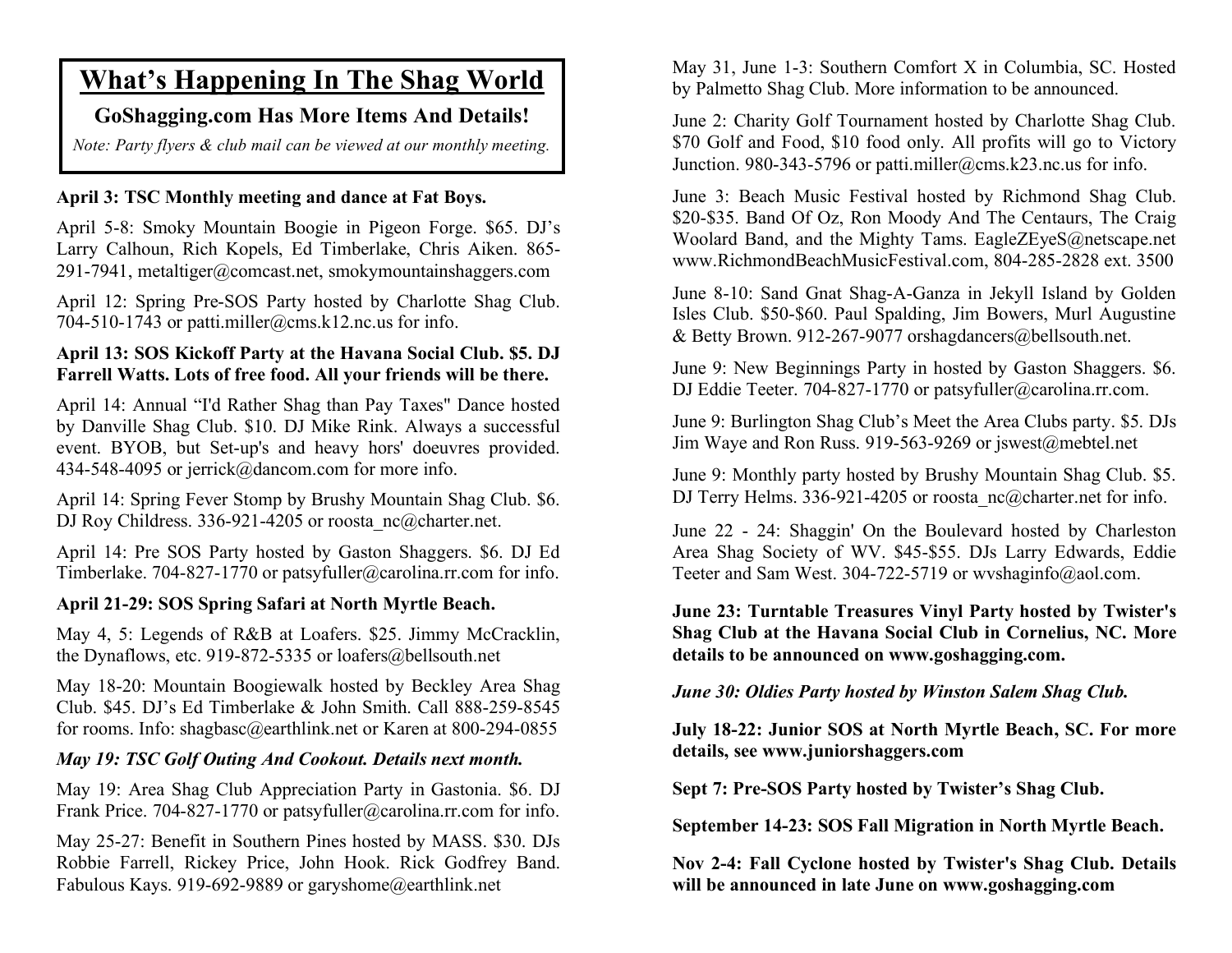**Happy 40th Anniversary Frankie! Love, Dennis**

**Thank You Dianne Harrington for mailing birthday cards to members each month!**

**I have reserved a 3 bedroom deluxe cottage at Fairfield Resorts (walking distance to everything) for the Spring SOS, and a Presidential for the Fall SOS. If you are interested in one, call me at 704-572-4733. Celia Hunter**

> **Happy Anniversary Dennis! You're my first, my last, my everything. Love always, Frankie**

## **Lexington Shaggers Party**

By Tim Davis

The Lexington Shaggers were formed in September 2006 with twelve members. Now they have sixty.

Their party is held once a month, on the second Saturday, at the town's golf course (country club) held in a separate building called the City Club. This building is exceptional.

A cash bar is available. The shag club brings food items for all.

This month's party was definitely a good one. Clyde Waller played all vinyl; no duds in his choices. Susan and her groupies were present, and in full action. Joanne even won a big prize.

The mileage from Cornelius is 54, and from Mooresville is 42. Next month's DJ is Gary Bass. Check them out and have some fun.

## **More Day Care Support**

By Margaret Hutson

The leprechauns (a.k.a. Margaret and Kathy) were at it again. Shamrock cookies were delivered on the 15th of March to make sure the kids all got their goodies on time. Remember these kids love to be remembered on holidays. We'll be going back again!

## **The Big Bowling Party**

By Peggy Cavin

Bowling is not my sport, but it is always fun when you are doing it with other members of our club. We did have members who strolled in with their own shoes and bowling ball looking like pros, but don't let them intimidate you. It was all for fun. It was not really a serious competition. It was more about enjoying fellowship with your club members away from the dance floor.

There were some great shots, and some not as good. There were also some funny moments. We almost lost Roger Lemmond and Kathy Cavin at different points when each tried to "hang on to the ball" when they threw it down the alley.

I will truthfully say that I know nothing about the rules, nor the "ins and outs" of bowling. I have enough trouble remembering to take five steps, swing the ball, and let go when you get to the lane! I do believe the one, and two, three and four, five, six of shagging is easier to keep straight in my head! But, I still had a lot of fun.

I hope more of you join us next time. As we have said before, it does not matter if you are a great bowler, golfer or whatever. Just come out and have some fun with your friends! These activities are like dancing; no one is looking at the worst, they are just watching the best. Plus, there is always another member to cheer you on.

And even if you don't actually participate in the planned activity, I promise you will have as much fun as those who do. At least you can come socialize with the group. I'll see you at the next event.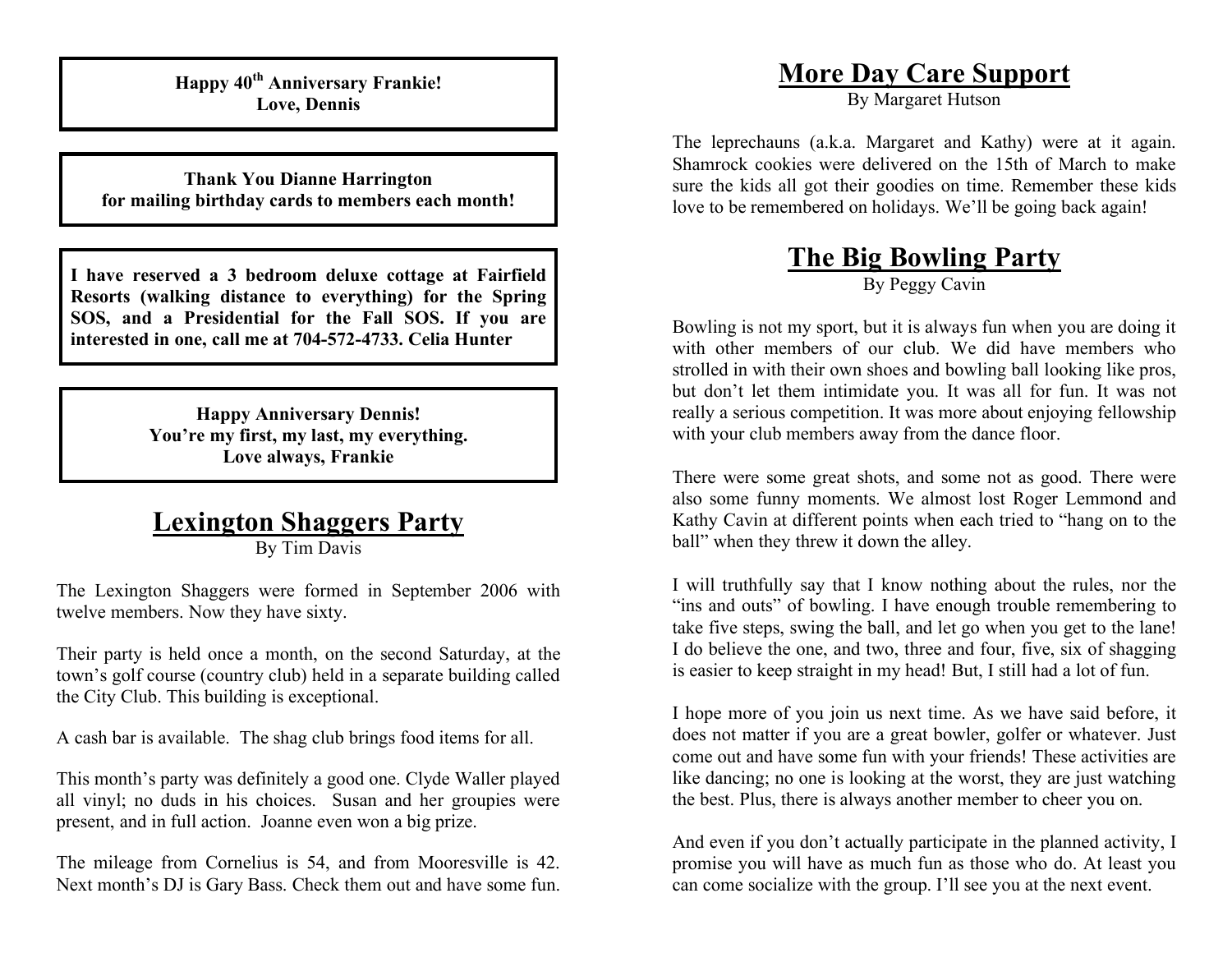### **The Pastor's Cat**

Submitted By David Kelly

Dwight Nelson recently told a true story about the pastor of his church. He had a kitten that climbed up a tree in his backyard and then was afraid to come down. The pastor coaxed, offered warm milk, etc. but the kitty would not come down. The tree was not sturdy enough to climb, so the pastor decided that if he tied a rope to his car and pulled it until the tree bent down, he could then reach up and get the kitten.

That's what he did, all the while checking his progress in the car. He then figured if he went just a little bit further, the tree would be bent sufficiently for him to reach the kitten. But as he moved the car a little further forward, the rope broke. The tree went "boing!" and the kitten instantly sailed through the air, out of sight.

The pastor felt terrible. He walked all over the neighborhood asking people if they'd seen a little kitten. But nobody had seen a stray kitten. So he prayed, "Lord, I just commit this kitten to your keeping," and went on about his business.

A few days later he was at the grocery store, and met one of his church members. He happened to look into her shopping cart and was amazed to see cat food. This woman was a cat hater and everyone knew it, so he asked her, "Why are you buying cat food when you hate cats so much?"

She replied, "You won't believe this," and then told him how her little girl had been begging her for a cat, but she kept refusing. Then a few days before, the child had begged again, so the Mom finally told her little girl, "Well, if God gives you a cat, I'll let you keep it. "She told the pastor, "I watched my child go out in the yard, get on her knees, and ask God for a cat. And really, Pastor, you won't believe this, but I saw it with my own eyes. A kitten suddenly came flying out of the blue sky, with its paws outspread, and landed right in front of her."

Never underestimate the Power of God and His sense of humor!

## **Queenie's Medical Moments**

By Pam Siege

While I was looking for something to write about. I was shocked to find out how many things we are to be aware of each month… and April is no exception! I thought I might list a few. You can "google" them if you wish! I'm still laughing at some of them. I'm actually thinking of having a "Red, Curly Haired Person Awareness" Month! I might as well… everything else is being recognized!

## April *Monthly* Observances

Alcohol Awareness Month – Open house at the ABC stores?

Cancer Control Month – If it's controlled, why do we still get it?

Couple Appreciation Month – Couple of what?

- Emotional Overeating Awareness Month This is too stressful, I need a candy bar!
- Fresh Florida Tomatoes Month Don't eat any tomatoes from California…

Holy Humor Month – Is this about Batman and Robin?

Informed Women Month – So, we can't keep up with the news any other month?

International Daffynitions Month – What? Geoff did you start this?

Keep America Beautiful Month – God help us the rest of the year.

National Car Care Month – Have they been to a mobile home park on Sundays?

National Decorating Month – Talking my language! Shopping!

National Kite Month – So, do we get a day off for this?

National Knuckles Down Month – Uh… what?

National Prepare Your Home To Be Sold Month - But we love our home! Do we have to sell it?

National Poetry Month – Roses are red, violets are blue, I'm confused! How about you?

Soy Foods Month – Yuck!

Straw Hat Month – Can't wait. I have several.

Southern Belles Month – Sluts: southern ladies under tremendous stress! Right Beverly?

Workplace Conflict Awareness Month – April is different how?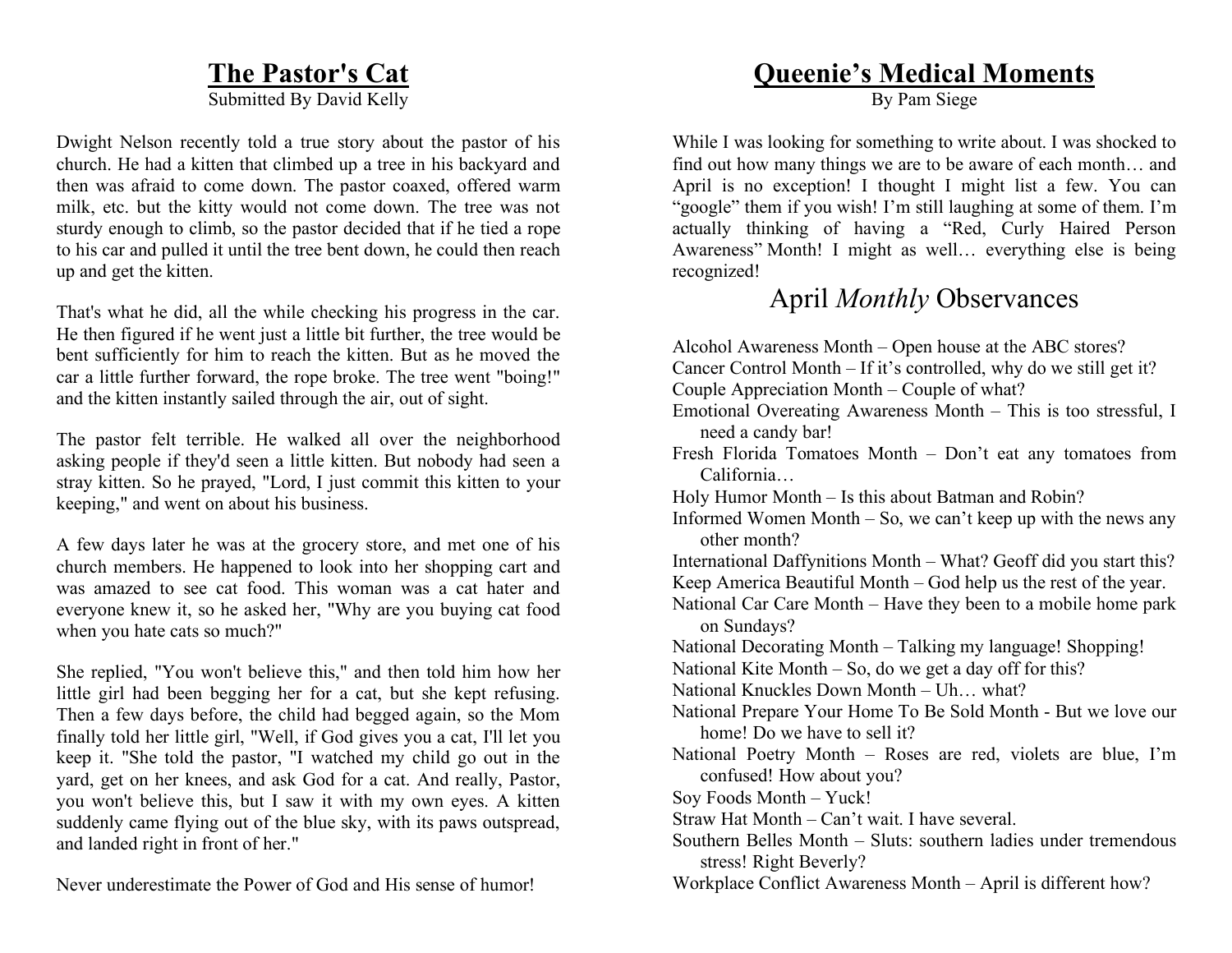## April *Weekly* Observances

Consider Christianity Day: April 2-8 – Duh?

- Hate Week: April 4-10 For those still considering the first one.
- Alcohol-Free Week: April 6-8 OK, that does not include Friday night at the Havana Social Club.
- Egg Salad Week: April 9-15 Really reaching for a reason to celebrate, aren't we?
- Cowboy Poetry Week: April 15-21 Roses are red, Violets don't shoot. But I will if you step on my cowboy boots!
- National Volunteer Week: April 15-21 Not on your life.
- Young People's Poetry Week: April 16-22 Roses are red, violets are next, all young people want to have… never mind!
- International Whistler's Week: April 18-22 wish you had sound on here!
- National Dance Week: April 20-29 Same dates as Spring SOS.
- National Wildlife Week: 21-29 I thought that *was* Spring SOS?
- National Spoken Word Week: April 22-28 The word this week is "crazy"! I think that's the name of a song too.
- National Karaoke Week: April 22-28 Ask me about my experiences with this.
- Fish Fry Week: April 23-28 Back to West Charlotte!
- National TV Turn-Off Week: April 23-29 Over my dead body!
- National Scoop The Poop Week: April 24-30 I work… therefore I do this every day! I *know* Charles does.

# April *Daily* Observances

- April Fools April 1 know a lot of people that can celebrate this.
- Us Air Force Day April 1 Go Ben ( my son)!
- National Fun Day April  $1$  Irby thinks this is every day!
- Anti-Circumcision Day April  $1 O.K$ , who put this in here?
- National Workplace Napping Day April 3 What? Just this day?
- Pony Express Day April 3 Hahahahahahahaha
- Tweed Day April 3 This isn't funny. Who's been in my closet?
- National Fun At Work Day: April 5 Like I said, just this day?
- Drowsy Driver Awareness Day: April 6 What? Oh, excuse me, I must have dozed off.

New York State Missing Person Day: April 6 – Isn't anyone looking in other states? Is this a scavenger hunt?

- Teflon Day: April 6 What about Tupperware?
- World Marbles Day: April 6 Many of us have lost a few, so I guess this is like in New York and you can find them this day.
- National Birding Day: April 7 Is That When You Are Driving And Get Mad?
- No Housework Day: April 7 That's every day at my house!
- World Health Day: April 7 Party the other 364 days
- Jenkins Ear Day: April 9 Who? Do we need to look for him? Is he in Twisters? What's wrong with his ear? Hey… *listen* up!
- National Sibling Day: April 10 Maybe they can go to New York.
- Licorice Day: April 12 What about M&M's and other goodies?
- Mule Day: April  $12 I$  really can't comment on this! I had to consider Christianity day!
- Walk On Your Wild Side Day: April 12 That would be in the horseshoe at Ocean Drive.
- Blame Someone Else Day: April 13 It's Pat Bouknight's fault
- Hug An Australian Day: April 26 Road trip!
- National Chocolate-Covered Cashews Day: April 21 I'm holding out for the almonds.
- National Jelly Bean Day: April 22 Love it, love it, love it! Red Hat Society Day: April 25 – Rip hats off those old ladies! Blah! Blah! Blah! Day: April 17 – yada yada yada...

And My All Time Favorite… World Cow Chip Day: April 21 – Cow tipping anyone? – I was raised in the country and on farms!

Now that I have taken up all my time and space trying to find something to write about, I will leave everyone with this thought:

"Too many people miss the silver lining because they're expecting gold." - Maurice Setter

So, here's to your health! And always remember, laughter is the best medicine and it tightens the tummy! So laugh hard! We have to get ready for SOS!

(Does anyone know who Jenkins is?)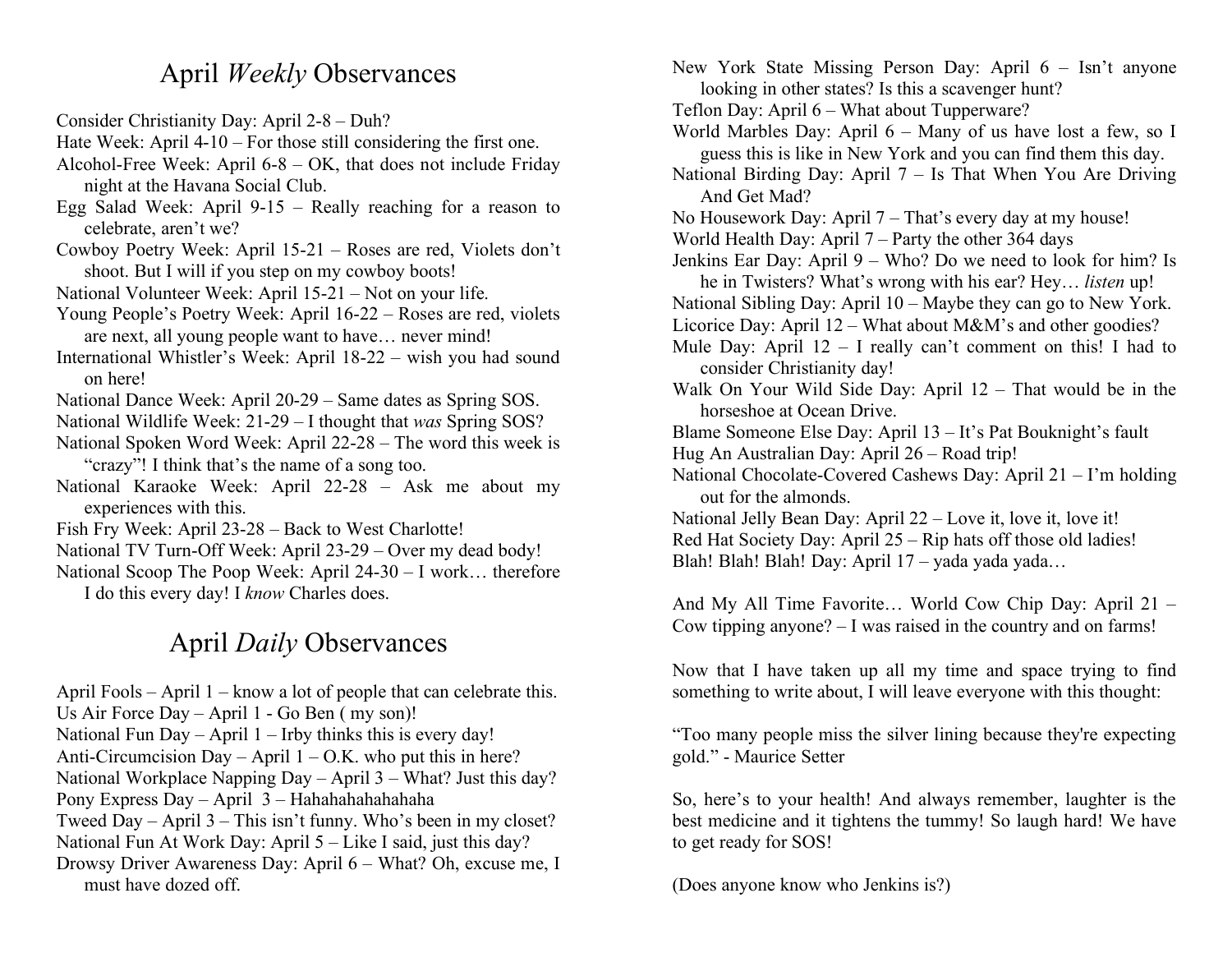## **The Male Ego**

Submitted By Bill Blanton

A virile, middle aged Italian gentlemen named Guido was relaxing at his favorite bar in Rome when he managed to attract a spectacular young blonde foreign tourist. Things progressed to the point where he invited her back to his apartment. After some small talk, they retired to his bedroom where he rattled her senseless.

After a pleasant interlude he asked with a smile, "So, you finish?" She paused for a second, frowned, and replied, "No."

Surprised, Guido reached for her and the rattling resumed. This time she thrashed about wildly and there were screams of passion. The sex finally ends and, again, Guido smiles and asks, "You finish?" Again, after a short pause, she returns his smile, cuddles closer to him and softly says, "No."

Stunned, but damned if he was going to leave her unsatisfied, Guido reaches for the woman yet again. Using the last of his strength, he barely manages it, but they end together screaming, bucking, clawing and ripping the bed sheets. Exhausted, Guido falls onto his back, gasping. Barely able to turn his head, he looks into her eyes, smiles proudly then asked, "You finish?"

Barely able to speak, the beautiful blond shakes her head then with a big smile on her face answers, "No, I Norwegian."

## **Senior Citizen Sex**

#### Submitted By Marvin and Betsy Chapman

Two old guys, one 80 and one 87, were sitting on their usual park bench one morning. The 87 year old had just finished his morning jog and wasn't even short of breath. The 80 year old was amazed at his friend's stamina and asked him what he did to have so much energy. The 87 year old said "Well, I eat rye bread every day. It keeps your energy level high and you'll have great stamina with the ladies." So, on the way home, the 80 year old stops at the bakery.

As he was looking around, the lady asked if he needed any help. He said, "Do you have any rye bread?"

She said, "Yes, there's a whole shelf of it. Would you like some?" He replied, "I want five loaves".

"My goodness. Five loaves," she asked? "By the time you get to the 5th loaf, it'll be hard"

He replied, "I can't believe it. Everybody in the world knows about this stuff but me."

## **Another Senior Funny**

Submitted By David Kelly

Just when you have lost faith in human kindness…

Someone who teaches at a middle school in Safety Harbor, Florida, forwarded the following letter. The letter was sent to the principal's office after the school had sponsored a luncheon for the elderly. An elderly lady received a new radio at the lunch as a door prize and was writing to thank them.

Dear Safety Harbor Middle School,

God bless you for the beautiful radio I won at your recent senior citizen's luncheon. I am 84 years old and live at the Safety Harbor Assisted Home for the Aged. All of my family has passed away. I am all alone now and it's nice to know that someone is thinking of me. God bless you for your kindness to an old forgotten lady. My roommate is 95 and has always had her own radio. But, she would never let me listen to hers, even when she was napping.

The other day her radio fell off the nightstand and broke into a lot of pieces. It was awful and she was in tears. She asked if she could listen to mine, and I told her to kiss my ass.

Thanks for that opportunity.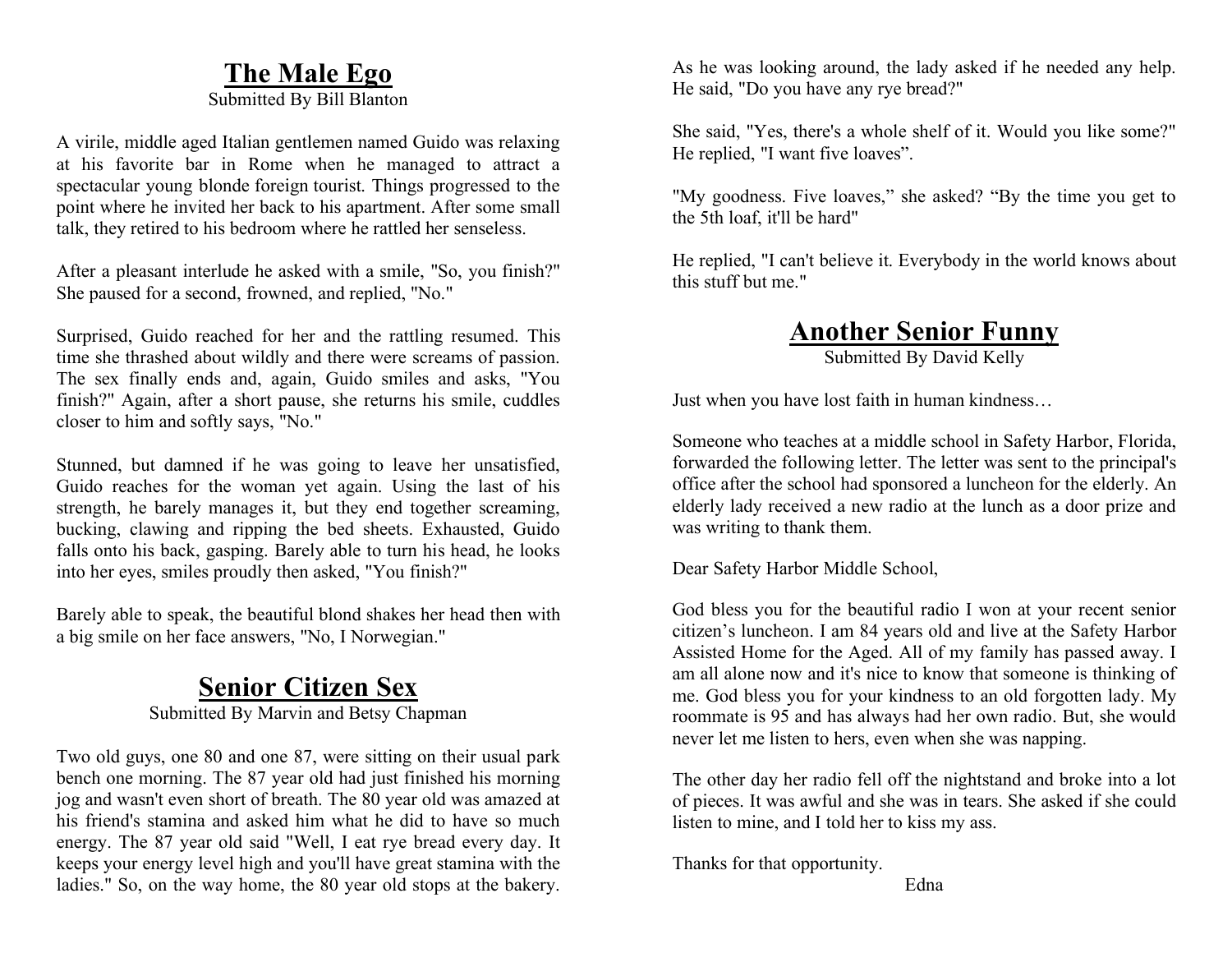## **Standing At The Door Looking In**

By Ralph Gettings

After growing up in the mid-west, I moved to the Carolinas in 1980 after taking a position as a traveling representative. I would come home on weekends and find the town empty, or so it seemed to me. When I asked some people why, I was told that everybody was down at the beach.

From what I could gather, as soon as they could find someone old enough to drive, and who had a car, off they would go.

A few bucks, a place to stay, and something to eat and they were gone, gone, gone. It seemed that they also had some kind of dance that was only done down at the beach that they called the "shag".

When I asked one of them to show me, what they did look like the jitter-bug my older sisters used to do.

As a kid, I started out with the cha-cha and the mashed potato, and dancing slow (which I really liked the most, and still do). As time passed and I got older, I had people tell me many times, "Ralph, you've got to learn to shag. You'll really like it and it's a lot of fun." Well, I put it off for a long time.

About four years ago I took my first shag lesson. The dance is a lot of fun, and the people are, too. Two years ago I joined Twister's Shag Club not really knowing what I was getting into and I haven't been disappointed yet. I have been welcomed like I had money, or as if someone had a sister whose room they needed.

The club's new relationship with Havana Social Club is really going well. The place has lots of room to dance. It's very open and clean, and it doesn't smell like cigarettes. The music is great, and not so loud that you can't talk to your friends.

Best of all, if you are on the dance floor and get your feet tangled up, someone will help you and act as if nothing happened. What more can you ask for?

#### **Come See Why This Is THE Place To Be During SOS!**

| <b>GREAT</b><br>DJ'S | <b>EOCEAN DRIVE</b>             | <b>PLENTY</b><br>OF A/C |
|----------------------|---------------------------------|-------------------------|
| TASTY                | <b>BEACH &amp; GOLF RESORT</b>  | <b>ICE COLD</b>         |
| <b>FOOD</b>          | <b>NORTH MYRTLE BEACH, S.C.</b> | <b>BEVERAGES</b>        |

We Have Some Of The Best DJ's And Best Dance Floors At The Beach. If You Come To SOS To Have Fun And Be With Friends, This Is Your Place!

Dance Inside, Or Outside On Our Deck And Enjoy A Great View Of The Ocean. And Don't Forget To Look At The Shaggers Hall Of Fame Exhibits While You Are Here!







All Three Of Our Lounges Still Use Mini-Bottles When Making Your Favorite Mixed Drinks!

#### DON'T MISS THE BIG DJ JAM THURSDAY SPM-CLOSE Come See Which Pair Of Great OJ's Plays The Best Music

Featuring: Eddie Anderson, Betty Brown, Granville Elliott, Gerry Holland, Joanne Johnson, Jack Moore, Mike Rink, Clyde Waller, Farrell Watts and Wilkie Whaley

We Will Serve FREE Hors D'oeuvres At 7pm, too. So Come Early And Stay All Night.

 $\times$ Cut Out This Schedule So You Will Know Which Of Your Favorite DJ's Is Playing!

**O.D. BEACH CLUB** 

**O.D. CAFÉ \* SMOKE-FREE \*** Opens At 6pm Each Night As Shown!

|           | Noon-5pm DJ          | 5-9pm DJ              | 9pm-Close DJ         |
|-----------|----------------------|-----------------------|----------------------|
| Friday    | Х                    | <b>Tommy Samole</b>   | <b>Farrell Watts</b> |
| Saturday  | X                    | <b>Fast Eddie T.</b>  | <b>Mike Rink</b>     |
| Sunday    | X                    | <b>Joanne Johnson</b> | Fast Eddie T.        |
| Monday    | X                    | <b>Eddie Anderson</b> | <b>Wilkie Whaley</b> |
| Tuesday   | X                    | <b>Betty Brown</b>    | <b>Clyde Waller</b>  |
| Wednesdav | <b>Roy Childress</b> | <b>Gerry Holland</b>  | <b>Jack Moore</b>    |
| Thursday  | <b>Gerry Holland</b> | THE BIG DJ JAM PARTY  |                      |
| Friday    | <b>Wilkie Whaley</b> | <b>Eddie Anderson</b> | <b>Mike Rink</b>     |
| Saturday  | <b>Roger Holcomb</b> | <b>Betty Brown</b>    | <b>Farrell Watts</b> |

Dance Inside Or Out And Enjoy The Ocean View, Too!

|          | $6-10$ pm $DJ$       | 10pm-Close DJ        |
|----------|----------------------|----------------------|
| Friday   | <b>Roy Childress</b> | <b>Fast Eddie T.</b> |
| Saturday | <b>Rodney Still</b>  | <b>Wilkie Whaley</b> |
| Sunday   | <b>Eddie Teeter</b>  | <b>Norman Mills</b>  |
| Monday   |                      |                      |
| Tuesday  |                      |                      |

| kie wnalev j     | Monday    |                      |                          |
|------------------|-----------|----------------------|--------------------------|
| yde Waller       | Tuesday   |                      |                          |
| ck Moore         | Wednesday | <b>Frank Price</b>   | <b>Betty Brown</b>       |
| <b>PARTY</b>     | Thursday  | <b>Rodney Still</b>  | <b>Granville Elliott</b> |
| <b>like Rink</b> | Friday    | <b>Farrell Watts</b> | <b>Joanne Johnson</b>    |
| rrell Watts      | Saturday  | <b>Gene Sistare</b>  | <b>Mike Brantley</b>     |

The Spanish Galleon Will Be Open Both Weekends Featuring A Huge Dance Floor And Lots Of Energy. Twister's Shag Club Will Hosts One Of Their Famous "SOS Tea Parties" On The Last Saturday At 5pm.